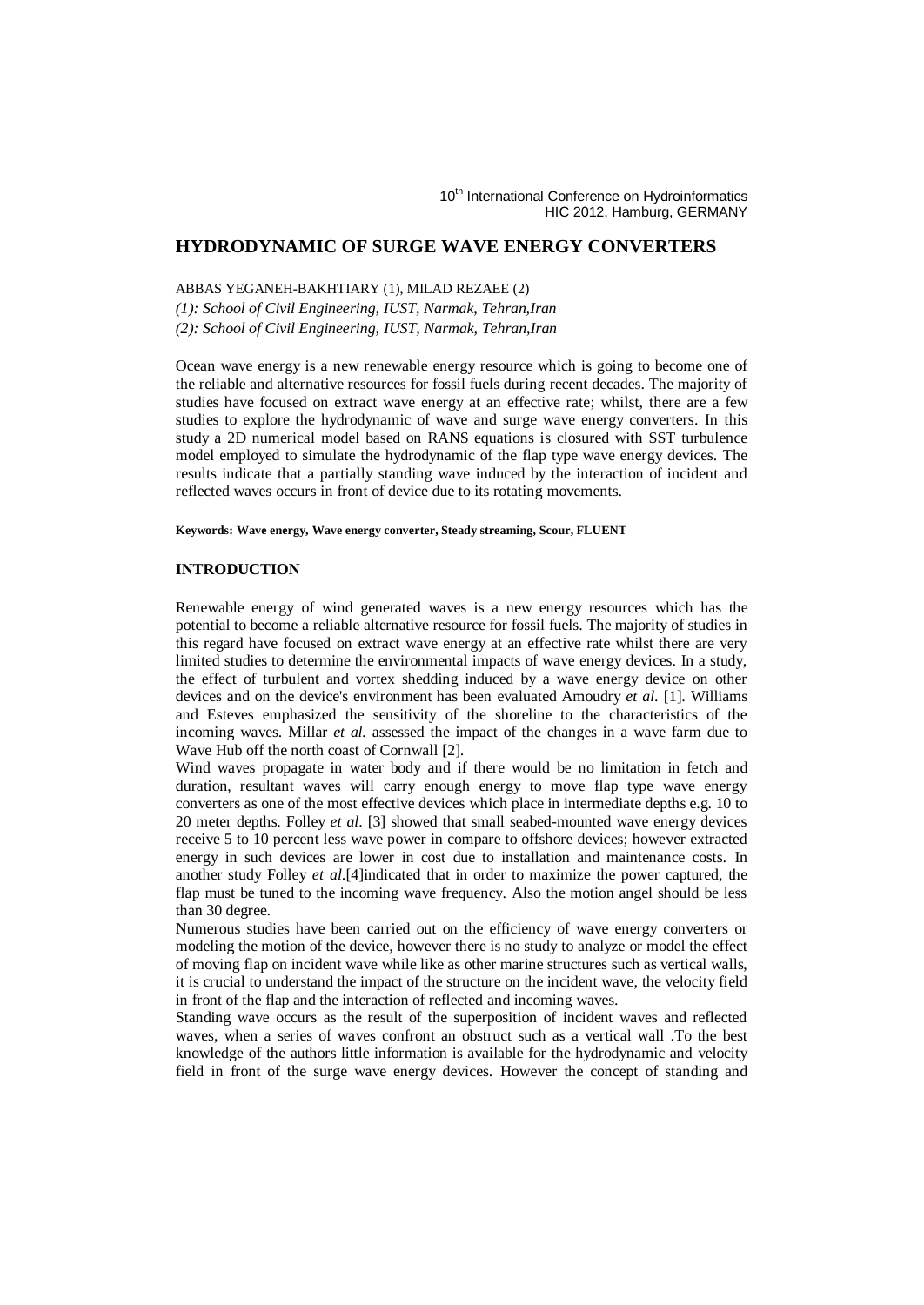partially waves in front of vertical and inclined walls is not a new issue and there is a numerous studies in this field. The effect of standing waves was observed by Carter *et al.* [5]. They indicated that the resultant standing waves generate a velocity field which named steady streaming that it consists two essential up and bottom recirculation cells. Hajivalie *et al.* [6] employed a numerical model to simulate standing waves in front of a vertical wall. Yeganeh-Bakhtiary *et al.* [7] developed a numerical model based upon RANS equations model to simulate partially standing waves and the resultant hydrodynamics in front of a vertical wall.

Our main object in this study is investigation of the influence of a moving flap in a surge wave energy converter on wave field and the resultant standing waves in front of that. A numerical model which solves two-dimensional RANS equations has been used. VOF technique was applied in order to calculate the free surface and SST  $k - \omega$  turbulence model was used to estimate the turbulence stress.

### **GOVERNING EQUATIONS**

To simulate the flow in front of surge WEC, unsteady two-dimensional NS equations are applied. Since the flow is turbulent an appropriate turbulence model which is SST turbulence model is closured with the flow model. Governing equations which embracing momentum, continuity and SST equations are introduced in two-dimensional coordinates as follow:

$$
\frac{\partial U}{\partial x} + \frac{\partial W}{\partial z} = 0
$$
\n
$$
\frac{\partial U}{\partial t} + U \frac{\partial U}{\partial x} + W \frac{\partial U}{\partial z} = -\frac{1}{\rho} \frac{\partial P}{\partial x}
$$
\n(1)

$$
+\frac{\partial}{\partial x}\left(2\Gamma\frac{\partial U}{\partial x}\right)+\frac{\partial}{\partial z}\left(\Gamma\left(\frac{\partial U}{\partial z}+\frac{\partial W}{\partial x}\right)\right)
$$
  

$$
\frac{\partial W}{\partial t}+U\frac{\partial W}{\partial x}+W\frac{\partial W}{\partial z}=-\frac{1}{2}\frac{\partial P}{\partial z}-g
$$
 (2)

$$
\frac{\partial W}{\partial t} + U \frac{\partial W}{\partial x} + W \frac{\partial W}{\partial z} = -\frac{1}{\rho} \frac{\partial P}{\partial z} - g
$$
  
+ 
$$
\frac{\partial}{\partial x} \left\{ \Gamma \left( \frac{\partial U}{\partial z} + \frac{\partial W}{\partial x} \right) \right\} + \frac{\partial}{\partial z} \left( 2\Gamma \frac{\partial W}{\partial z} \right)
$$
(3)

in which  $x$  and  $z$  are horizontal and vertical coordinates respectively,  $U$  and  $W$  are mean velocity components of flow in *x* and *z* directions, *P* is the mean pressure, *g* is the gravity acceleration,  $\rho$  is the fluid density. Based on [8], [9] two-dimensional SST equations are:

$$
v_t = \frac{\alpha_1 k}{\max(\alpha_1 \omega, S F_2)}\tag{4}
$$

$$
\max(\alpha_i \omega, s r_2)
$$
\n
$$
\frac{\partial k}{\partial t} + U_i \frac{\partial k}{\partial x} = P_k - \beta^* k \omega + \frac{\partial}{\partial x} \left[ \left( v + \sigma_k v_i \right) \frac{\partial k}{\partial x_i} \right]
$$
\n
$$
\tag{5}
$$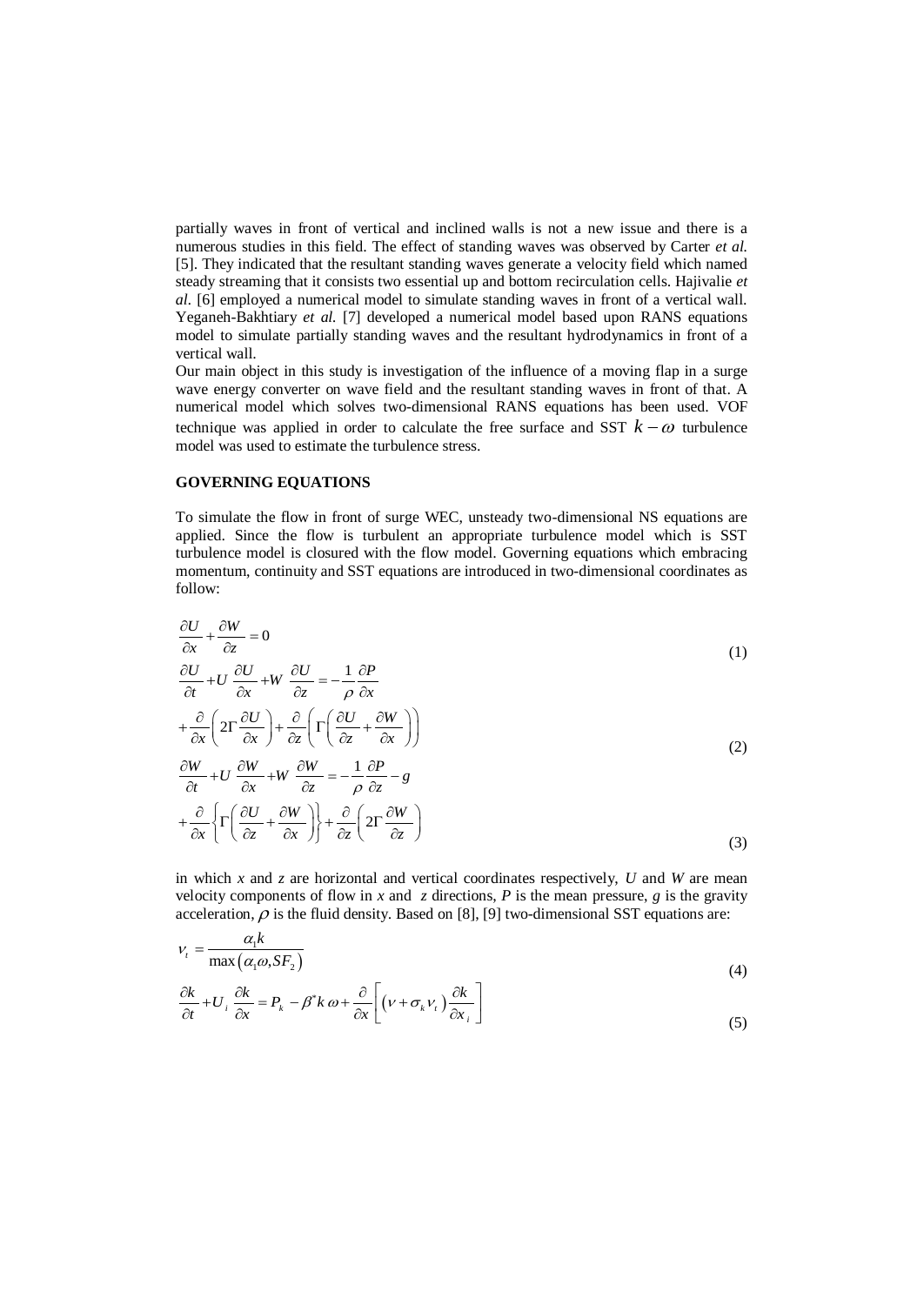$$
\frac{\partial \omega}{\partial t} + U_j \frac{\partial \omega}{\partial x_j} = \alpha S^2 - \beta \omega^2 + \frac{\partial}{\partial x_j} \left[ \left( v + \sigma_{\omega} v_t \right) \frac{\partial \omega}{\partial x_j} \right]
$$
  
+2\left(1 - F\_1\right) \sigma\_{\omega\_2} \frac{1}{\omega} \frac{\partial k}{\partial x\_i} \frac{\partial \omega}{\partial x\_i} \tag{6}

$$
F_2 = \tanh\left[\left[\max\left(\frac{2\sqrt{k}}{\beta^* \omega z}, \frac{500\nu}{z^2 \omega}\right)\right]^2\right]
$$
\n(3)

$$
P_k = \min\left(\tau_{ij} \frac{\partial U_i}{\partial x_j}, 10\beta^* k \omega\right)
$$
\n(8)

$$
F_1 = \tanh\left\{\left\{\min\left[\max\left(\frac{\sqrt{k}}{\beta^*\omega z}, \frac{500\nu}{z^2\omega}\right), \frac{4\sigma\omega_2 k}{CD_{k\omega}z^2}\right]\right\}^4\right\}
$$
(8)

$$
CD_{k\omega} = \max\left(2\rho\sigma_{\omega^2}\frac{1}{\omega}\frac{\partial k}{\partial x_i}\frac{\partial \omega}{\partial x_i}, 10^{-10}\right)
$$
\n(9)

Folley *et al.* [4] suggested to model the dynamics of seabed-mounted bottom hinged wave

roney *et al.* [4] suggested to float the dynamics of seabed-induced bottom-  
energy converts by a single degree of freedom model which would be [10]:  

$$
T_w(t) = (I + I_\infty) \ddot{\theta} + \int_0^t \dot{\theta}(\tau) K(t - \tau) d\tau + k_p \theta + \Lambda \dot{\theta} + B_v |\dot{\theta}| \dot{\theta}
$$
(12)

In which  $T_w(t)$  is the wave torque in time *t*, *I* is the body moment of inertia,  $I_{\infty}$  is added moment of inertia in unlimited frequencies,  $\theta$  is the rotation angle,  $K(t)$  is the response function,  $k_p$  is rotational stiffness,  $\Lambda$  is damping coefficient and  $B_\nu$  is viscose damping coefficient. Folley *et al.* [4] suggested that the rotation of flap constrained to a maximum angle of  $\theta_{\text{max}} \leq 30^{\circ}$ .

# **NUMERICAL DOMAIN**

A numerical model schema was carried out to simulate the hydrodynamic in front of a surge wave energy converter. The computational domain was meshed by a composite of uniform structure and unstructured mesh. The size of grids in air phase was greater than the water phase and also a finer grid was used near boundaries. Since the wave energy device is a moving wall, which rotates around its hinged point in seabed, dynamic mesh system has been used. Figure 1 shows the mesh structure and the computational domain of the simulation. It is shown that mesh size of air phase is coarser than water phase and it is finer in boundary layers.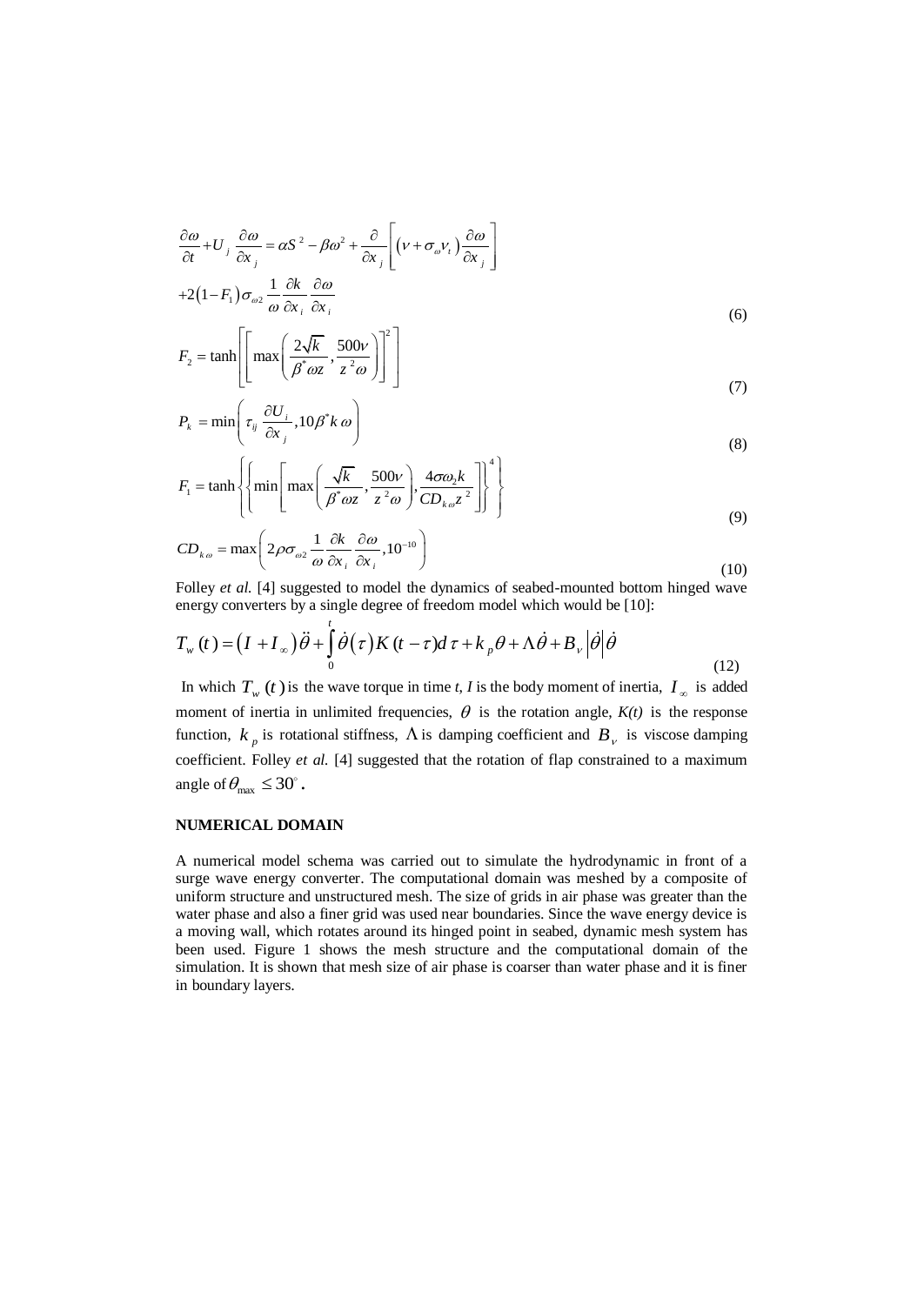

Figure 1. Mesh structure in current study

In order to discrete the governing equations, a second order upwind schema was applied. The simulation was carried out by Fluent software. Stability of numerical schema was controlled mainly by time step or local Courant number.

| Table 1. The incident wave characteristics based on Xie [11] |       |         |               |     |          |       |
|--------------------------------------------------------------|-------|---------|---------------|-----|----------|-------|
| Test No.                                                     | H(m)  | T (sec) | h(m)          | (m) | $H/gT^2$ |       |
|                                                              | 0.050 | 2.41    | $0.30 - 0.45$ | 4.0 | 0.0008   | 0.007 |
|                                                              | 0.065 | 1.53    | $0.30 - 0.45$ | 2.4 | 0.0028   | 0.019 |
|                                                              | 0.060 | l.86    | $0.30 - 0.45$ | 3.0 | 0.0017   | 0.013 |

Figure 2 presents a cooperation between numerical and experimental maximum horizontal velocity namely near the first node of standing waves at the halfway of nodes and antinodes. As it is shown, current numerical model's results graph the agreement is quite well. In current study, in order to validate the fluid model, we used experimental data of Xie [11] model to compare orbital velocities in standing wave condition for vertical wall. The wave flume that the experiment was conducted in, was a 38.0 m long, 0.8 m wide and 0.6 m deep. At the beginning, the water depth was 45.0 cm and it transformed to 30.0 cm with a 1:30 slope in front of the breakwater. The incident waves varied from 5.0 to 9.0 cm and the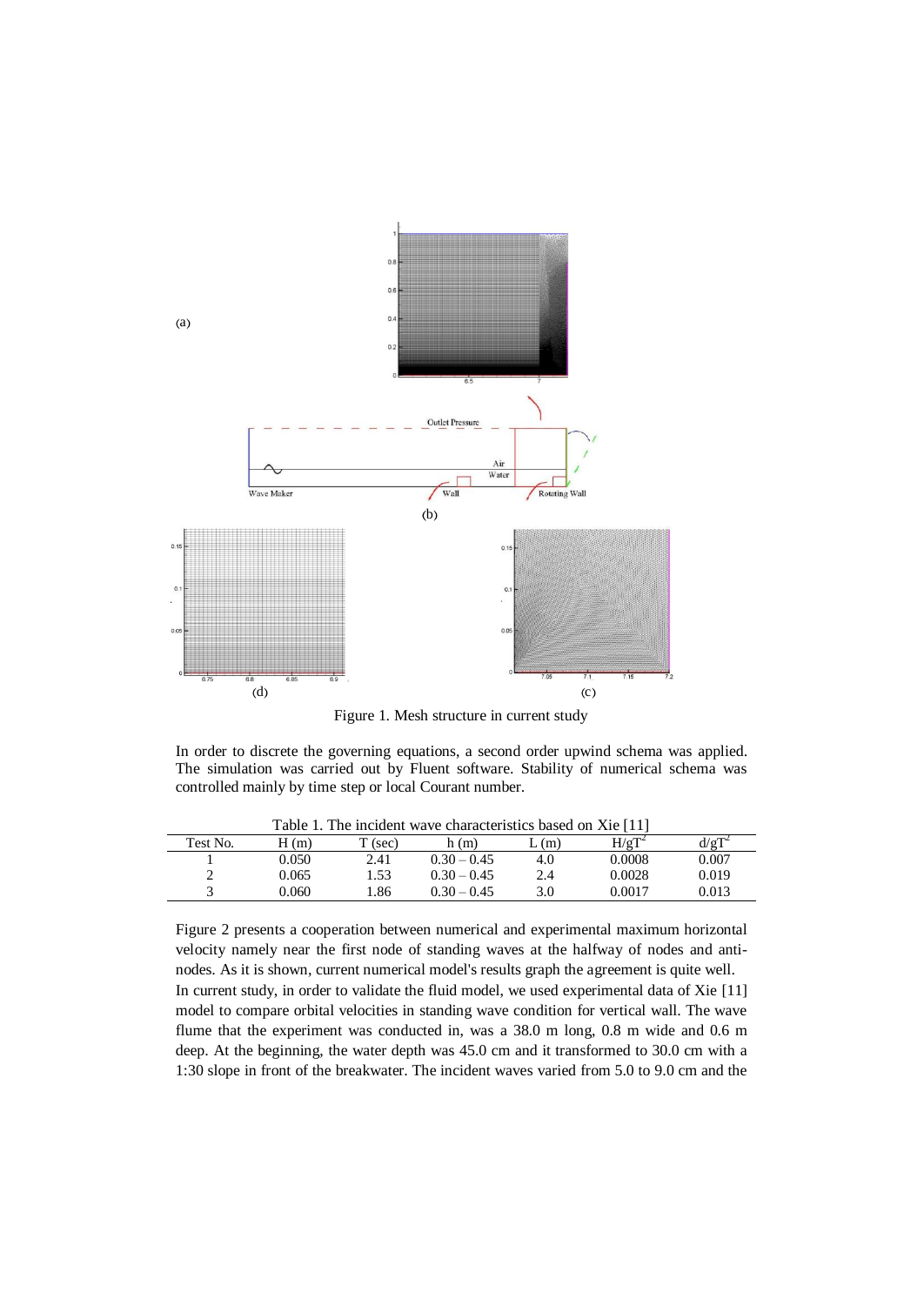wave period varied from 1.17 to 3.56 sec. Table 1 gives the information of three different experiments of this study which are discussed here

### **RESULTS AND DISCUSSION**

Computational domain, mesh structure and boundary and initial conditions have been discussed in previous sections. Figure 3 shows the partially standing wave field during a wave period in front of surge-WEC. It is shown that the greater angle of the wall results the increase in wave steepness and consequently the increment in wave non linearity.

The stream lines in a wave period are shown in Fig. 4. In time t=0.0, the formation of streamlines are like as theoretical formation in standing wave condition. Over the time, with inclination of the wall in front of incoming waves, streamlines get longer which shows the moving of the water particles toward the device or in other words the flow in front of the device. Thus during a wave period there would be a flow in front of surge wave energy device and hence it does not form a completely standing waves due to the moving of the flap. The flow cause non linearity terms in wave field and formation of partially standing waves. In addition the orbital motion of water particles and the created flow leads to a displacement of nodes and antinodes' location.

In Fig. 5 the vertical and horizontal velocities in place of nodes and antinodes in front of surge-WEC is shown. The figure shows that the velocity profiles in these points are inversed. Approximately in 0.01 meter of bed, the horizontal velocity profile experienced the change in the sign for both node and antinodes, which means if the velocity was positive it changed to negative during the 0.01 meter form seabed. In 0.12 meter form the bed, horizontal velocity profile crosses the vertical velocity profile and in 0.25 meter the direction of horizontal velocities changed again.

#### **CONCLUSION**

Investigation of the impact of surge wave energy converters on wave field is one the issues that despite its importance in the design of these structures, has received less consideration in compare to other issue in related to ocean wave energy. In order to study the hydrodynamics of wave-surge wave energy converters including the velocity field and recirculation flows, a two-phase flow framework is used to study the impact of moving flap of surge-WEC on wave field. The numerical model is based on two-dimensional RANS equations in closure with SST turbulence model and the two-phase VOF technique. The method was verified against the experimental data of a vertical wall of Xie (1981). The comparison between model and experimental data of vertical wall showed that the model is suitable to simulate the impact of an obstacle on a wave field thus because of the shortcoming of data for wave-surge WECs interaction, we concluded that the model can simulate the currents in front of these wave energy devices that work like as a moving wall in front of incoming waves.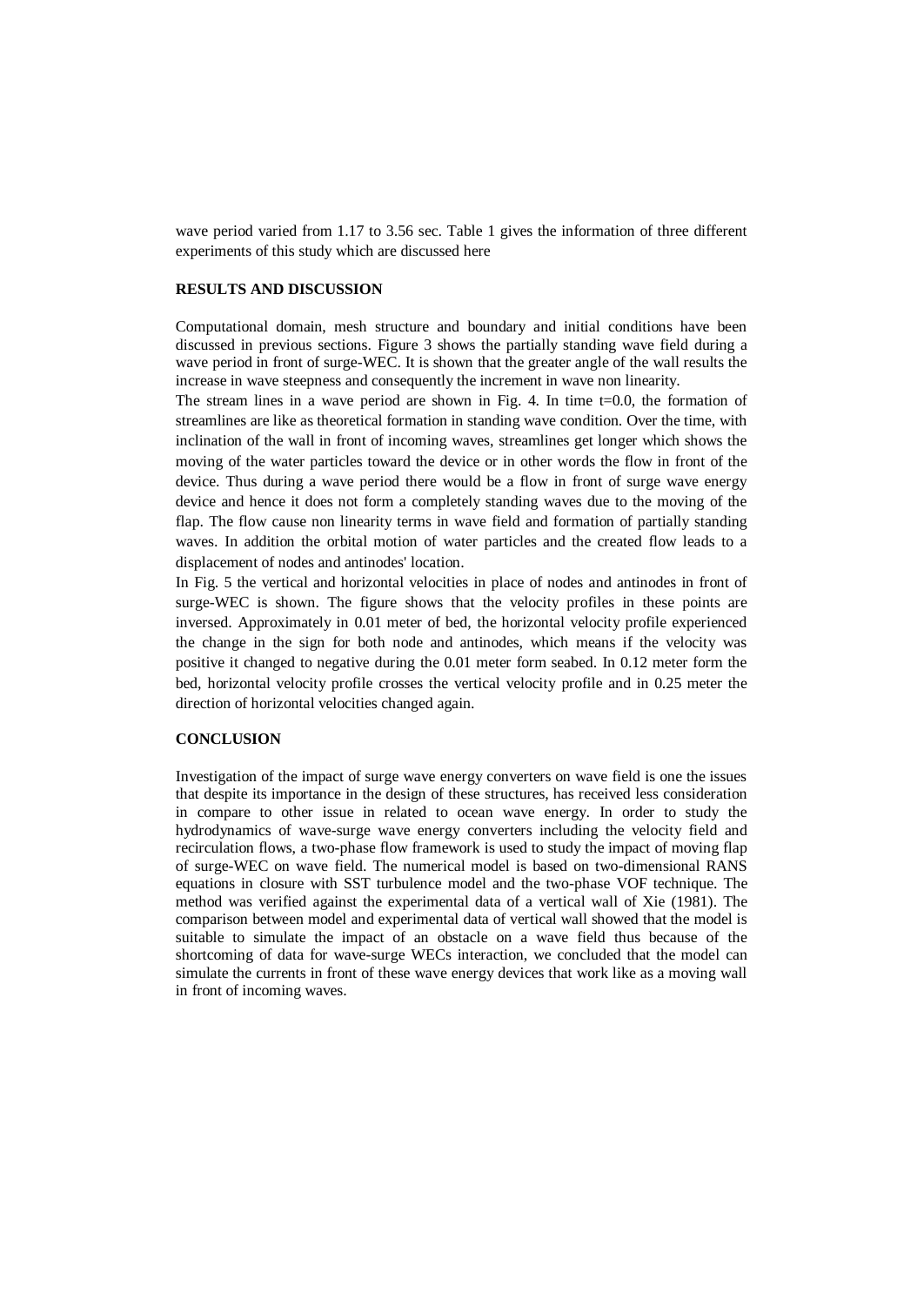

Figure 2. Comparison between numerical and experimental maximum horizontal velocity



Figure 3. Partially standing wave field during a wave period in front of surge-WEC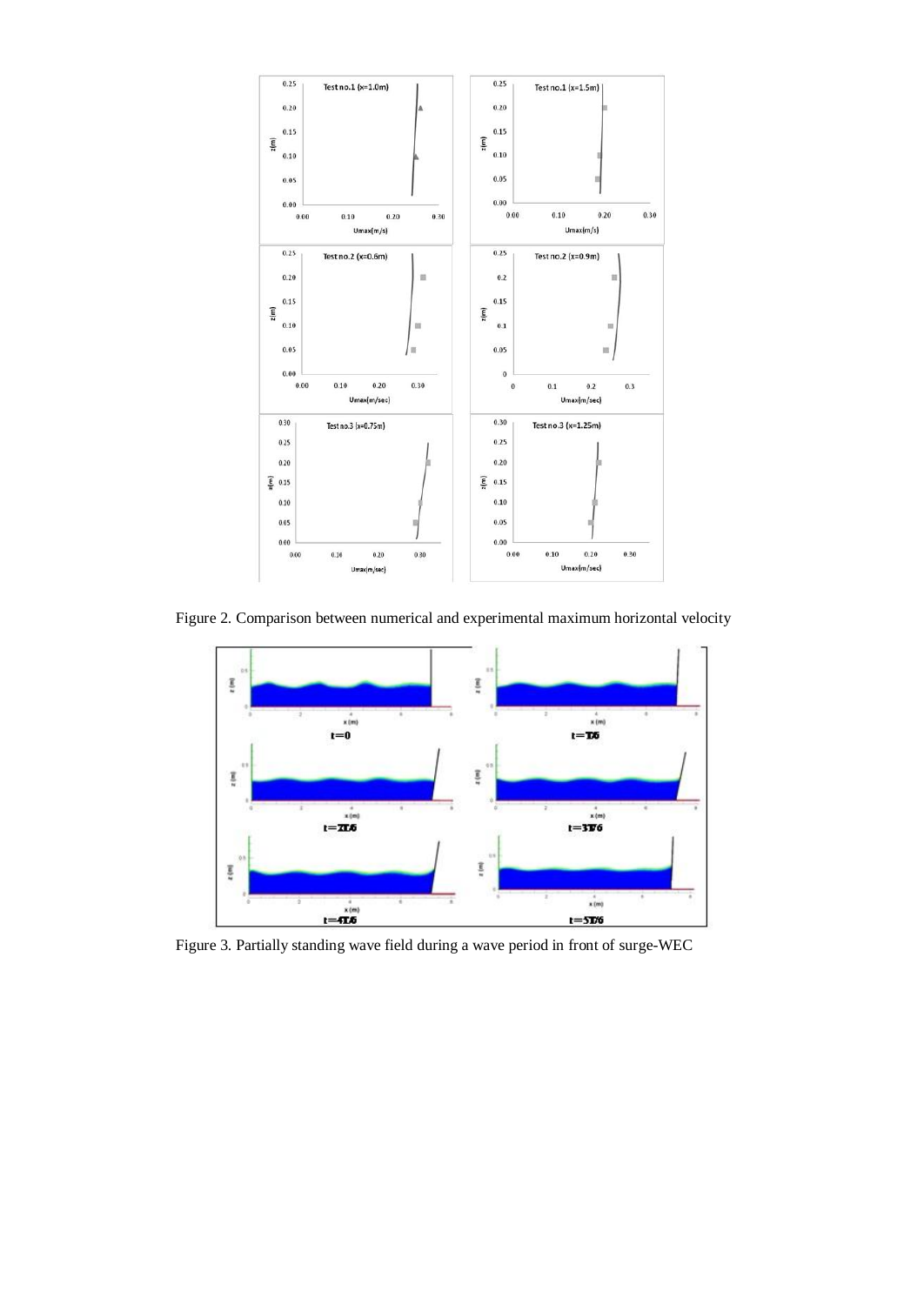

Figure 4. Streamlines during a wave period in front of surge-WEC



Figure 5. Vertical and horizontal velocities in place of nodes and antinodes in front of surge-WEC